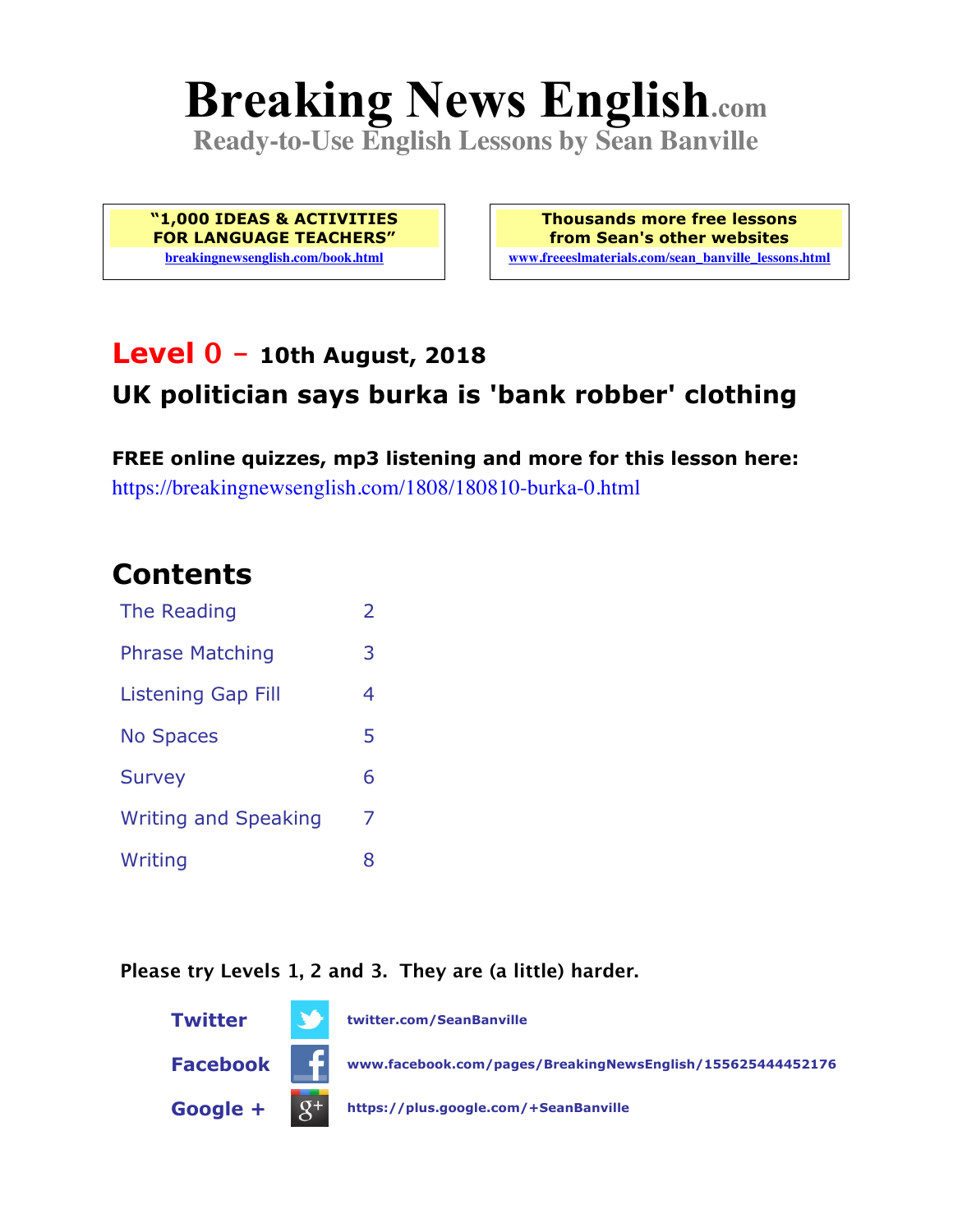## **THE READING**

From https://breakingnewsenglish.com/1808/180810-burka-0.html

The UK's ex-Foreign Minister made comments about women wearing the burka. He said women in burkas "look like letter boxes" and "look like a bank robber". He also said women who wore burkas "look absolutely ridiculous". Johnson said full-face veils should not be banned in the UK. The UK's prime minister asked Johnson to apologize. She said some of the language Boris used offended people. A senior British politician asked Mr Johnson to resign. Other politicians said Johnson's comments were Islamophobic, racist and a hate crime. They say he knew his comments would offend Muslims.

Sources: https://www.**bbc.com**/news/uk-politics-45096519 https://www.**theaustralian.com**.au/news/world/boris-johnson-burqa-wearers-look-like-bankrobbers-letter-boxes/news-story/ https://www.**thenational.ae**/world/europe/boris-johnson-allies-say-he-won-t-apologise-forislamophobic-burqa-comments-1.757866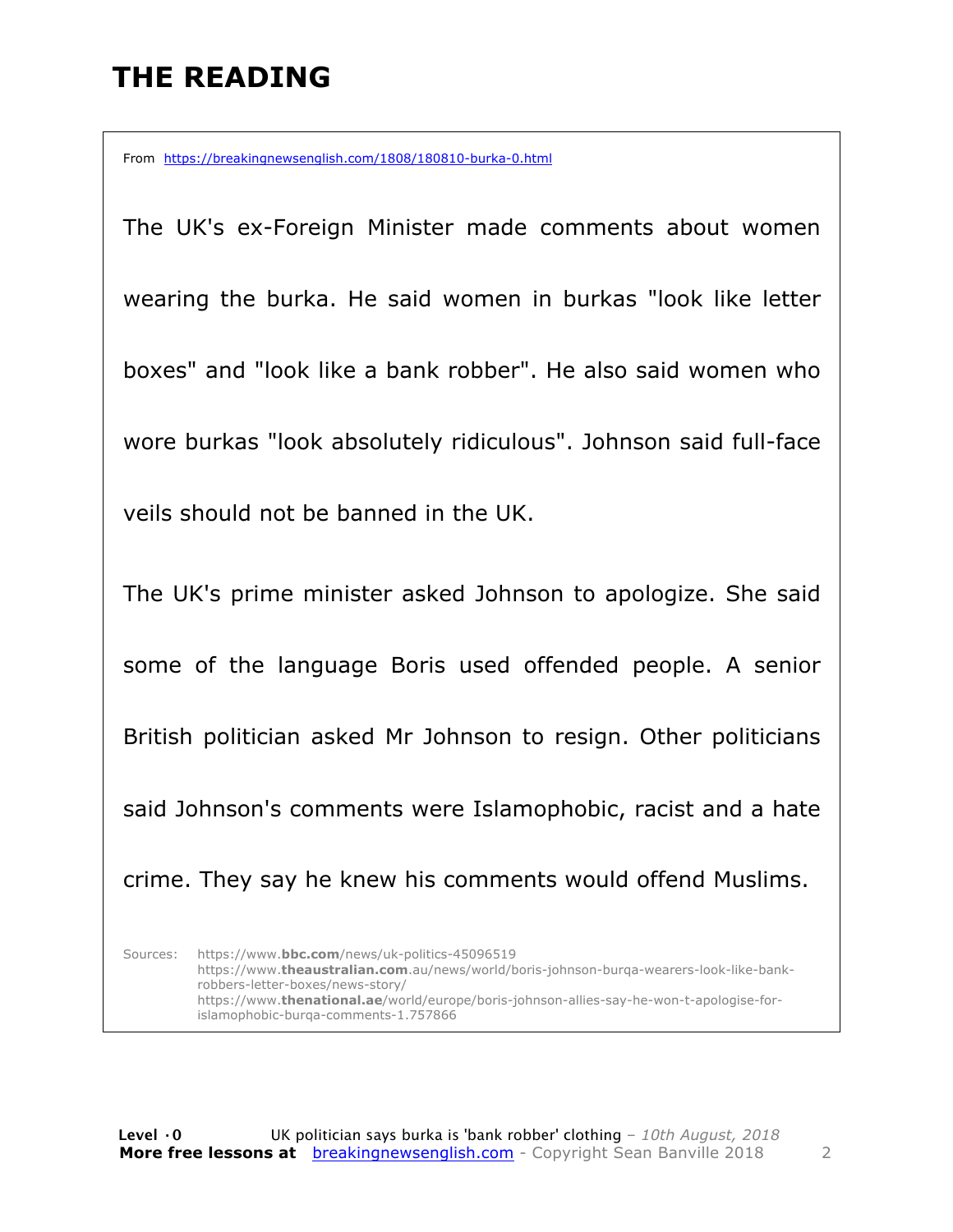# **PHRASE MATCHING**

From https://breakingnewsenglish.com/1808/180810-burka-0.html

#### **PARAGRAPH ONE:**

| 1. The UK's ex-           |    | a. not be banned     |
|---------------------------|----|----------------------|
| 2. comments about women   |    | b. boxes             |
| 3. women in               |    | c. wore burkas       |
| 4. look like letter       |    | d. wearing the burka |
| 5. look like a bank       |    | e. ridiculous        |
| 6. women who              |    | f. Foreign Minister  |
| 7. look absolutely        | g. | robber               |
| 8. full-face veils should |    | h. burkas            |
|                           |    |                      |

#### **PARAGRAPH TWO:**

| 1. The UK's prime     | $a_{-}$       | Boris used        |
|-----------------------|---------------|-------------------|
| 2. asked Johnson to   |               | b. knew           |
| 3. the language       | $C_{\bullet}$ | politician        |
| 4. offended           |               | d. offend Muslims |
| 5. A senior British   |               | e. minister       |
| 6. a hate             | f.            | people            |
| 7. They say he        | g.            | crime             |
| 8. his comments would | h.            | apologize         |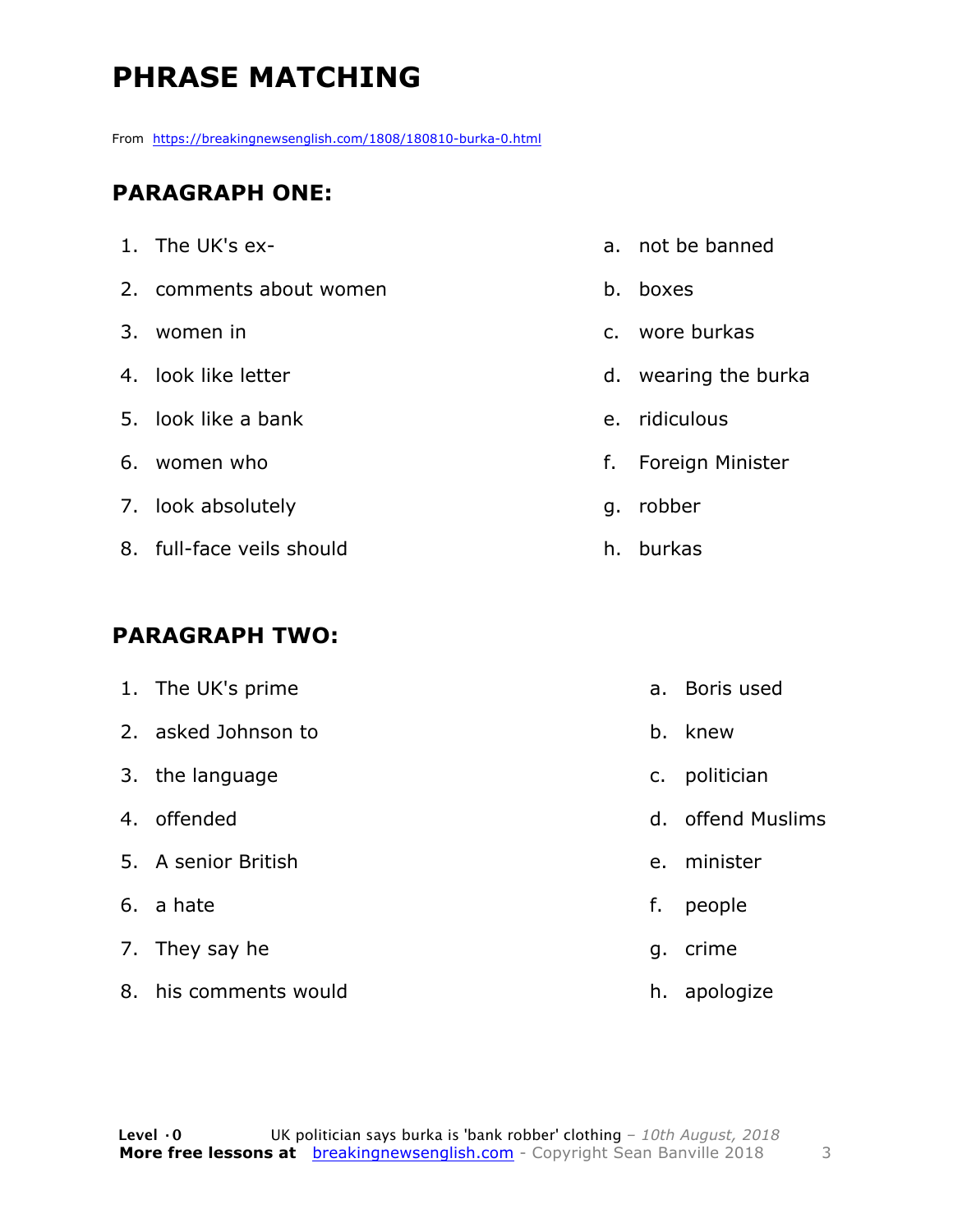#### **LISTEN AND FILL IN THE GAPS**

From https://breakingnewsenglish.com/1808/180810-burka-0.html

|                                                      | absolutely ridiculous". Johnson (5) _________________________________ veils   |
|------------------------------------------------------|-------------------------------------------------------------------------------|
|                                                      |                                                                               |
|                                                      |                                                                               |
|                                                      | said (8) __________________________ language Boris used offended              |
|                                                      | people. (9) __________________________________ politician asked Mr Johnson to |
| resign. (10) _____                                   | Johnson's comments were                                                       |
|                                                      | Islamophobic, racist and (11) _________________________. They say he          |
| knew his comments $(12)$ __________________________. |                                                                               |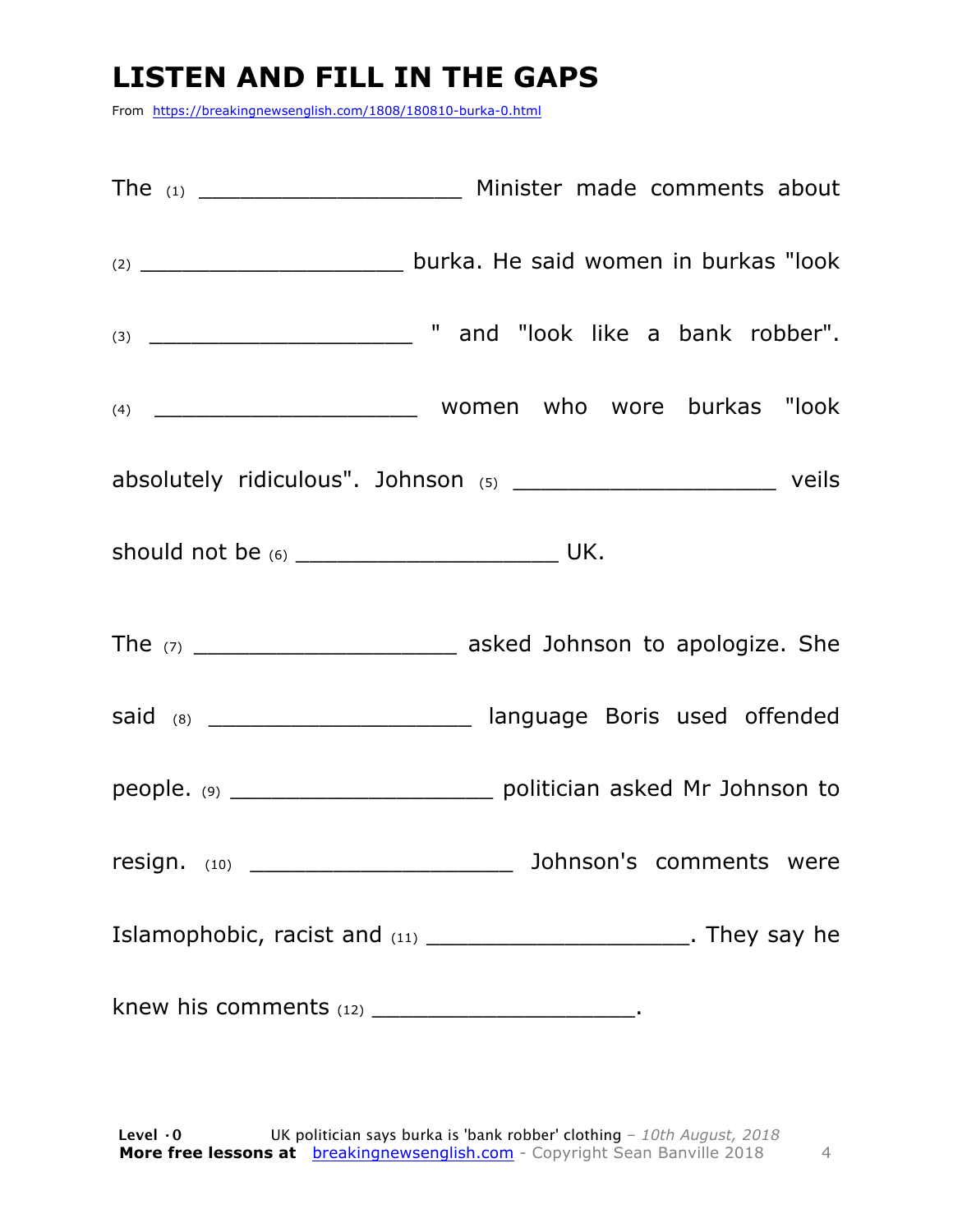# **PUT A SLASH ( / )WHERE THE SPACES ARE**

From https://breakingnewsenglish.com/1808/180810-burka-0.html

TheUK'sex-ForeignMinistermadecommentsaboutwomenwearingt

heburka.Hesaidwomeninburkas"looklikeletterboxes"and"looklikea

bankrobber".Healsosaidwomenwhoworeburkas"lookabsolutelyridic

ulous".Johnsonsaidfull-faceveilsshouldnotbebannedintheUK.TheU

K'sprimeministeraskedJohnsontoapologize.Shesaidsomeofthelang

uageBorisusedoffendedpeople.AseniorBritishpoliticianaskedMrJohn

sontoresign.OtherpoliticianssaidJohnson'scommentswereIslamoph

obic,racistandahatecrime.Theysayheknewhiscommentswouldoffen

dMuslims.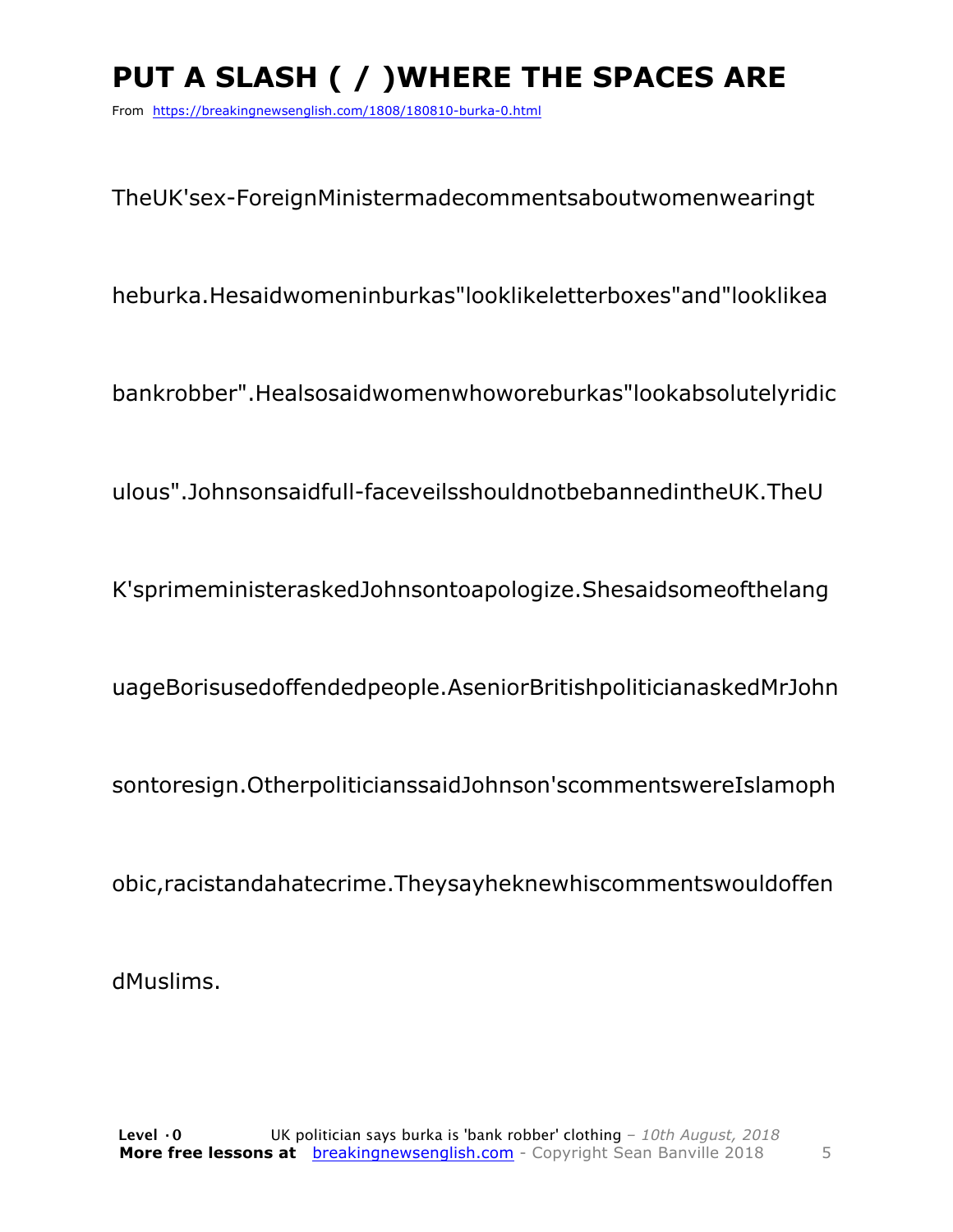## **THE BURKA SURVEY**

From https://breakingnewsenglish.com/1808/180810-burka-4.html

Write five GOOD questions about the burka in the table. Do this in pairs. Each student must write the questions on his / her own paper.

When you have finished, interview other students. Write down their answers.

|      | STUDENT 1 | STUDENT 2 | STUDENT 3 |
|------|-----------|-----------|-----------|
| Q.1. |           |           |           |
| Q.2. |           |           |           |
| Q.3. |           |           |           |
| Q.4. |           |           |           |
| Q.5. |           |           |           |

- Now return to your original partner and share and talk about what you found out. Change partners often.
- Make mini-presentations to other groups on your findings.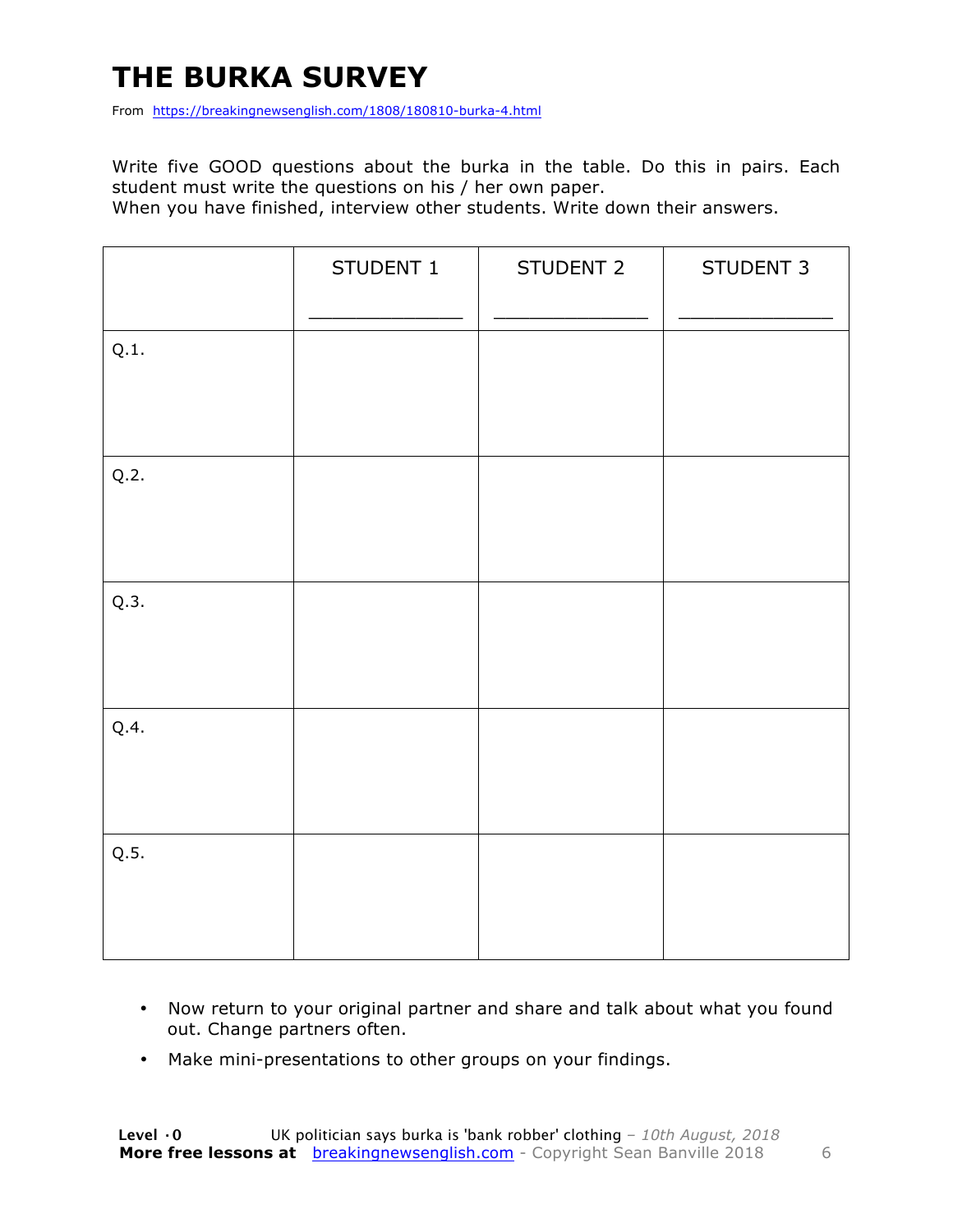#### **WRITE QUESTIONS & ASK YOUR PARTNER(S)**

Student A: Do not show these to your speaking partner(s).

| a) |  |  |  |
|----|--|--|--|
| b) |  |  |  |
| c) |  |  |  |
| d) |  |  |  |
| e) |  |  |  |
| f) |  |  |  |
|    |  |  |  |

*UK politician says burka is 'bank robber' clothing – 10th August, 2018* More free lessons at breakingnewsenglish.com

## **WRITE QUESTIONS & ASK YOUR PARTNER(S)**

-----------------------------------------------------------------------------

Student B: Do not show these to your speaking partner(s).

| a) |  |  |
|----|--|--|
| b) |  |  |
| c) |  |  |
| d) |  |  |
| e) |  |  |
| f) |  |  |
|    |  |  |

**Level ·0** UK politician says burka is 'bank robber' clothing *– 10th August, 2018* **More free lessons at** breakingnewsenglish.com - Copyright Sean Banville 2018 7